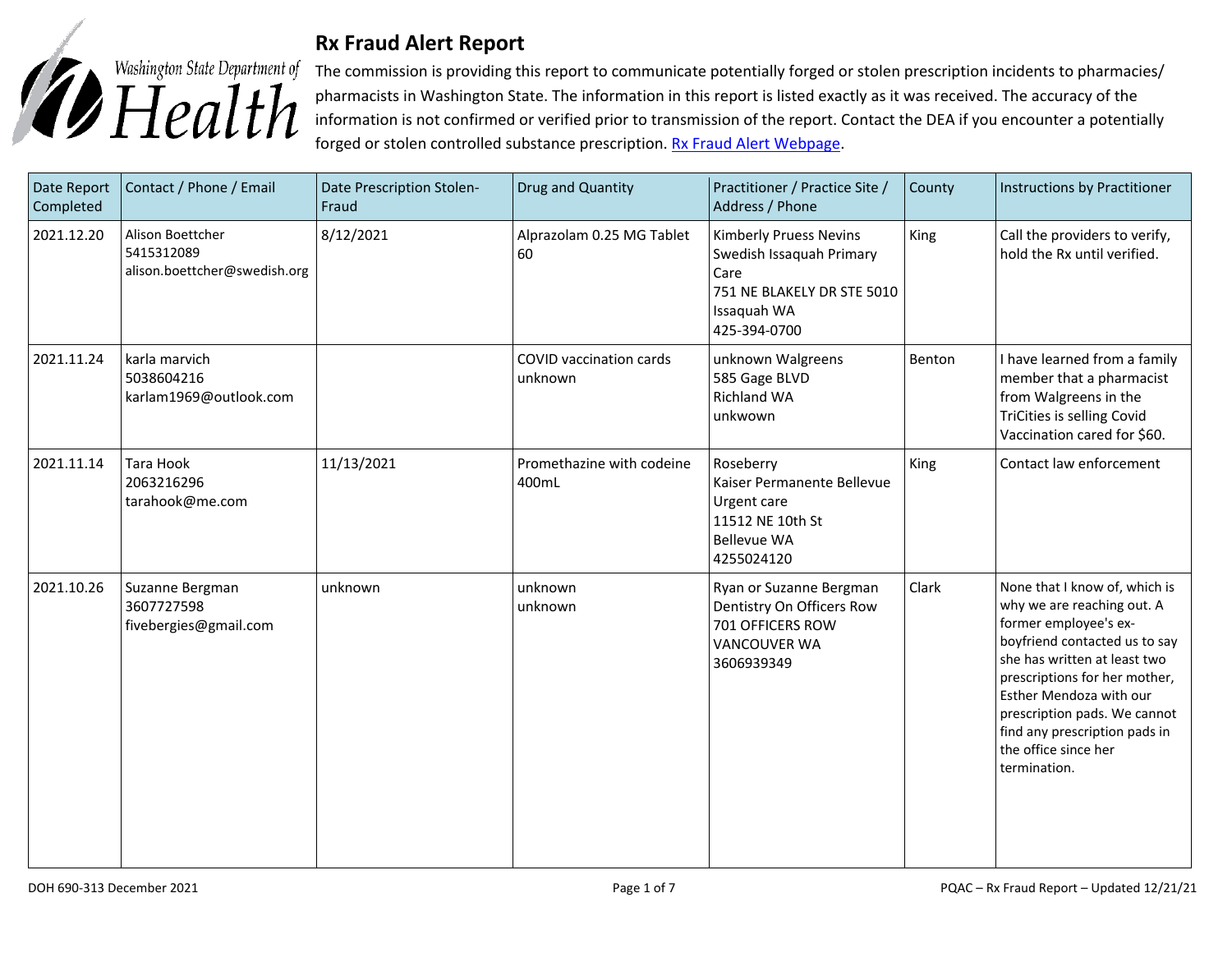| Date Report<br>Completed | Contact / Phone / Email                                              | Date Prescription Stolen-<br>Fraud | Drug and Quantity                                               | Practitioner / Practice Site /<br>Address / Phone                                                                   | County    | Instructions by Practitioner                                                                                                                                                                         |
|--------------------------|----------------------------------------------------------------------|------------------------------------|-----------------------------------------------------------------|---------------------------------------------------------------------------------------------------------------------|-----------|------------------------------------------------------------------------------------------------------------------------------------------------------------------------------------------------------|
| 2021.09.24               | Reed Simons, MD<br>206-583-6450<br>Reed.Simons@virginiamason<br>.org | Friday 9/24/21                     | Xanax<br>unknown                                                | Reed Simons, MD<br>Virginia Mason Emergency<br>Medicine<br>1100 9th Ave<br>Seattle WA<br>206-583-6450               | King      | Call the provider to verity,<br>contact the law enforcement<br>officer working the case                                                                                                              |
| 2021.09.16               | <b>ADRIEL SUPNET</b><br>8082554142<br>ADRIEL.SUPNET@GMAIL.COM        | 11/21/2020                         | PROMETHAZINE/CODEINE<br>SOLN 6.25/10<br><b>360 MILLILITERS</b>  | DR. DAVID DICKEY, M.D.<br><b>EVERETT CLINIC</b><br>1818 121st St SE<br><b>EVERETT WASHINGTON</b><br>(425) 357-3304  | Snohomish | Call physical location of script<br>origin to verify authenticity<br>with records department.<br>We were given false verbal<br>orders that the clinic says<br>they had no records of<br>authorizing. |
| 2021.08.09               | tacy atwood<br>253-432-8942<br>atwoodt@washden.com                   |                                    | fentanyl<br>4775 mcg                                            | <b>Phil Kaiser</b><br>Federal Way Modern<br>Dentistry<br>164 SW Campus Dr Ste 101<br>Federal Way WA<br>253-432-8942 | King      | contact office                                                                                                                                                                                       |
|                          | Kelly Thurman<br>4256225447<br>kthurman83@gmail.com                  |                                    | Oxycontin<br>Unknown                                            | Aaron Mcrae                                                                                                         |           |                                                                                                                                                                                                      |
| 2021.08.03               | Vickie Landkammer<br>5093436252<br>vlandkammer@riverpointrx.c<br>om  | 8/3/2021 phoned in                 | Promethazine/codeine syrup<br>240mL                             | Scott Weldon PA<br>Franklin Park Urgent Care<br>5904 N Division St<br>Spokane WA<br>5094891150                      | Spokane   | call the provider to verify                                                                                                                                                                          |
|                          | <b>Brent Edison</b><br>360-828-8829<br>w772phm@costco.com            |                                    | promethazine-codeine oral<br>solution 6.25-10 mg/5 mL<br>473 mL | Joseph Edralin<br>Costco Pharmacy #772<br>6720 NE 84th ST<br>Vancouver WA<br>360-828-2289                           | Clark     | Call provider to verify.<br>Continue to look for red<br>flags, even on electronic<br>prescriptions.                                                                                                  |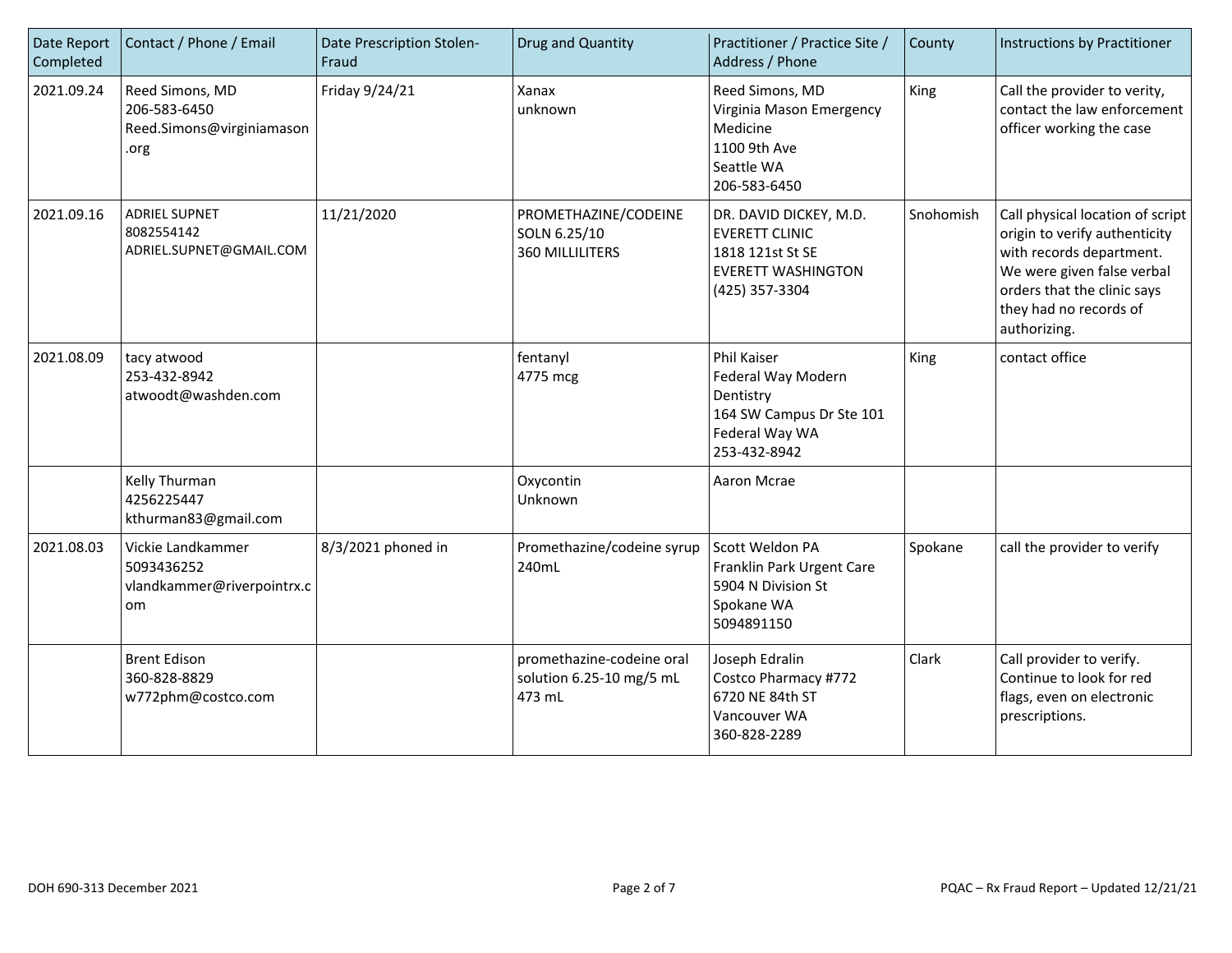| Date Report<br>Completed | Contact / Phone / Email                                      | Date Prescription Stolen-<br>Fraud           | Drug and Quantity                                                              | Practitioner / Practice Site /<br>Address / Phone                                                                | County | Instructions by Practitioner                                                                                                                                                                                                                                                                                                    |
|--------------------------|--------------------------------------------------------------|----------------------------------------------|--------------------------------------------------------------------------------|------------------------------------------------------------------------------------------------------------------|--------|---------------------------------------------------------------------------------------------------------------------------------------------------------------------------------------------------------------------------------------------------------------------------------------------------------------------------------|
| 2021.07.30               | Jonathan Wells<br>2068615151<br>jonathanw@neighborcare.org   | 07/20/2021-1 / 07/20/2021-<br>2/07/30/2021-3 | Promethazine w/ Codeine Rx<br>(?)<br>? (not prescribed, caught at<br>pharmacy) | Jonathan F Wells<br>Neighborcare Health at High<br>Point<br>6020 35th Ave SW<br>Seattle WA<br>206-461-6950       | King   | Several fraudulent attempts<br>by unknown persons made<br>by 'calling in' prescription as<br>me using DEA number to<br>area pharmacies. None<br>issued as each time<br>pharmacies called<br>Neighborcare Health and<br>were unable to verify.                                                                                   |
| 2021.07.27               | <b>Vince Pinaroc</b><br>2535308030<br>vpinaroc@multicare.org | 7/19/2021                                    | Promethazine with Codeine<br>syrup<br>240ml                                    | Sobia Moghis<br><b>Medical Art Associates</b><br>1632 116th Ave NE Ste 100<br><b>Bellevue WA</b><br>4255777128   | King   | Look up the provider on their<br>website. DO NOT call the<br>number on the prescription.<br>Unfortunately, the actual<br>doctor's office is hard to<br>contact and you will have to<br>leave a message on a<br>mechanical message<br>machine. Definitely keep<br>trying to call them because<br>they will not return your call. |
| 2021.07.22               | Steven Le<br>2534032425<br>stevenhle@outlook.com             | 7/22/2021                                    | Promethazine with codeine<br>210                                               | Sobia Moghis<br><b>Medical Art Associates</b><br>1632 116th Ave NE STE 100<br><b>Bellevue WA</b><br>425-577-7128 | King   | Call provider to verify and<br>contact law enforcement<br>officer if possible                                                                                                                                                                                                                                                   |
| 2021.06.21               | <b>Tory Finley</b><br>8322706112<br>TFinley@Dykema.com       | 8/24/2020                                    | Tramadol<br>50 <sub>mg</sub>                                                   | Reza DMD Navabi Shirazi<br>Avanta Dental<br>2906 W. NobHill Blvd<br>Yakima WA<br>5099550486                      | Yakima | call the provider to verify;<br>contact the law enforcement<br>officer working the case                                                                                                                                                                                                                                         |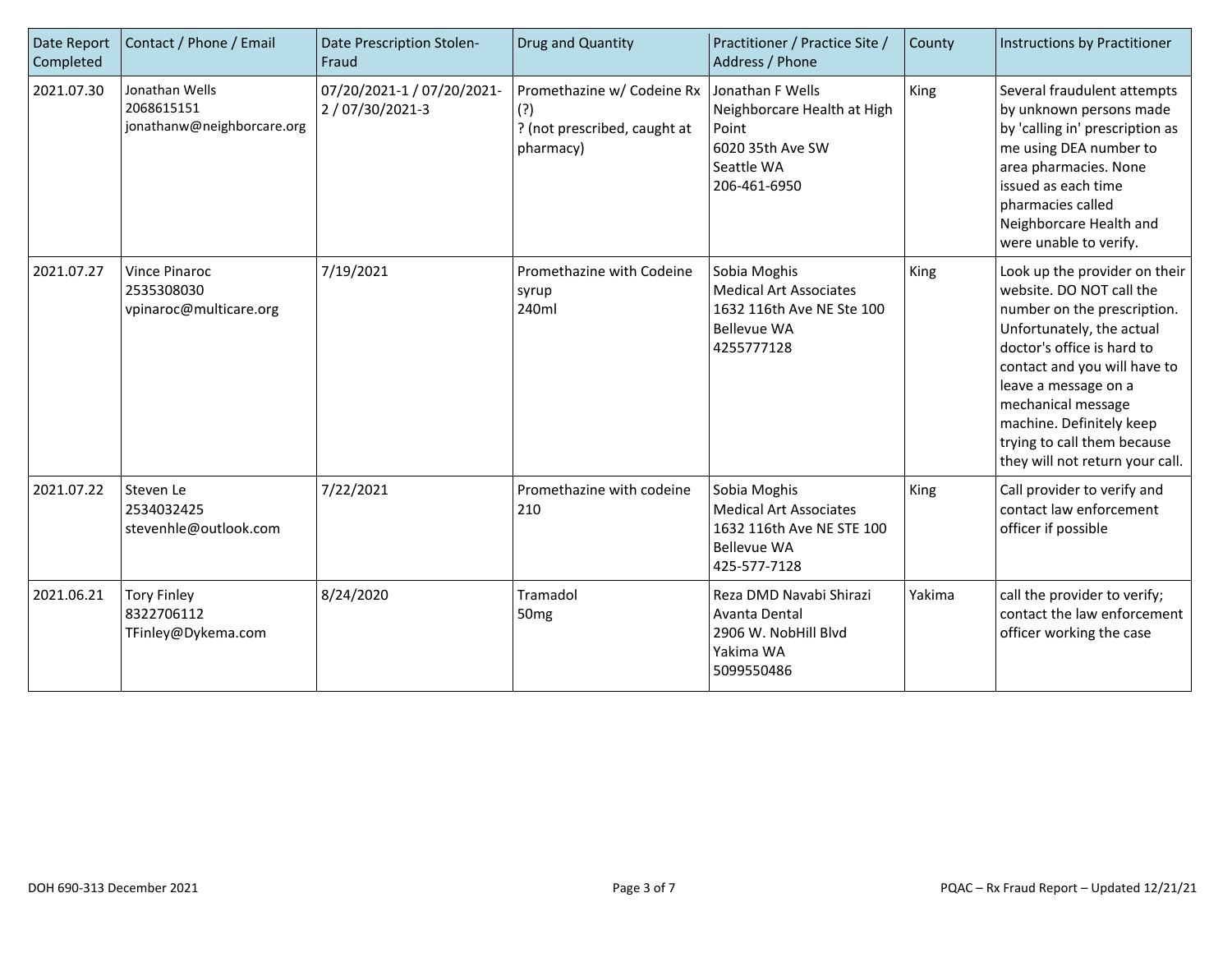| Date Report<br>Completed | Contact / Phone / Email                                                    | Date Prescription Stolen-<br>Fraud | Drug and Quantity                                                                   | Practitioner / Practice Site /<br>Address / Phone                                                                                  | County | Instructions by Practitioner                                                                                                                                                                                                                                                                                       |
|--------------------------|----------------------------------------------------------------------------|------------------------------------|-------------------------------------------------------------------------------------|------------------------------------------------------------------------------------------------------------------------------------|--------|--------------------------------------------------------------------------------------------------------------------------------------------------------------------------------------------------------------------------------------------------------------------------------------------------------------------|
|                          | Miguel Toscano<br>253-403-4379<br>matoscano@multicare.org                  |                                    | Diabetic supplies, Omega-3<br>acid 1 gram, Calcipotriene<br>Cream 0.05%<br>Multiple | <b>NA</b><br>MultiCare<br>915 6th Ave<br>Tacoma WA<br>253-403-4379                                                                 | Pierce | Pharmacy from TX sending<br>fraudulent prescription<br>urgent order requests<br>directly to clinics. Review fax<br>requests and review patient<br>history and confirm with<br>patient prior to signing order<br>form. Ensure that orders fall<br>within the scope of clinic and<br>align with patient indications. |
|                          | Joyce Liew<br>425-888-3250<br>joyce_liew@hotmail.com                       |                                    | Promethazine with codeine<br>360                                                    | Kulwant verraich                                                                                                                   |        |                                                                                                                                                                                                                                                                                                                    |
| 2021.06.07               | David D Chang<br>2535077492<br>MEGAPHARMACY@MEGAPH<br>ARMACY.ORG           |                                    | PROMETHAZINE 6.25MG-<br>CODEINE 10MG/5ML SYRUP<br>240                               | <b>FRANK DANCUART</b><br><b>MEGA PHARMACY</b><br>1902<br><b>TACOMA WA</b><br>2535077492                                            | Pierce | Do not fill prescriptions for<br>Frank Dancuart, per clinic in<br>Texas, they said he is retired.<br>They have made an arrest of<br>somoene involved in sending<br>fradulant E-rxs in under his<br>name                                                                                                            |
|                          | <b>JENNIFER UTIGARD</b><br>3608538109<br>jenniferutigard@seamarchc.<br>org |                                    | Adderall XR 10mg<br>14                                                              | Christopher Banks<br>Circle Medical Care of<br>California<br>333 1st st. Ste A<br>San Francisco CA<br>4158400560                   | Skagit |                                                                                                                                                                                                                                                                                                                    |
| 2021.04.28               | <b>Heather McNamee</b><br>5094132030<br>suncrestrx@gmail.com               | 4/28/2021                          | codeine-promethazine<br>10mg-6.25mg /5ml syrup<br>473 milliliters                   | Sarah Jayne Roskam<br>UW Neighborhood Clinic<br>Shoreline Family Medicine<br>1355 N 205th street<br>Shoreline WA<br>(206) 542-5656 | King   | call the provider office to<br>verify                                                                                                                                                                                                                                                                              |
| 2021.04.27               | Darcy Trenkle<br>9098099246<br>choosehopemd@gmail.com                      | 4/24/2021                          | Valium<br>30                                                                        | Darcy Trenkle<br><b>Rainer Springs</b><br>2805 NE 129th st<br>Vancouver WA<br>5036474169                                           | Clark  | Please call hospital to verify<br>controlled substances                                                                                                                                                                                                                                                            |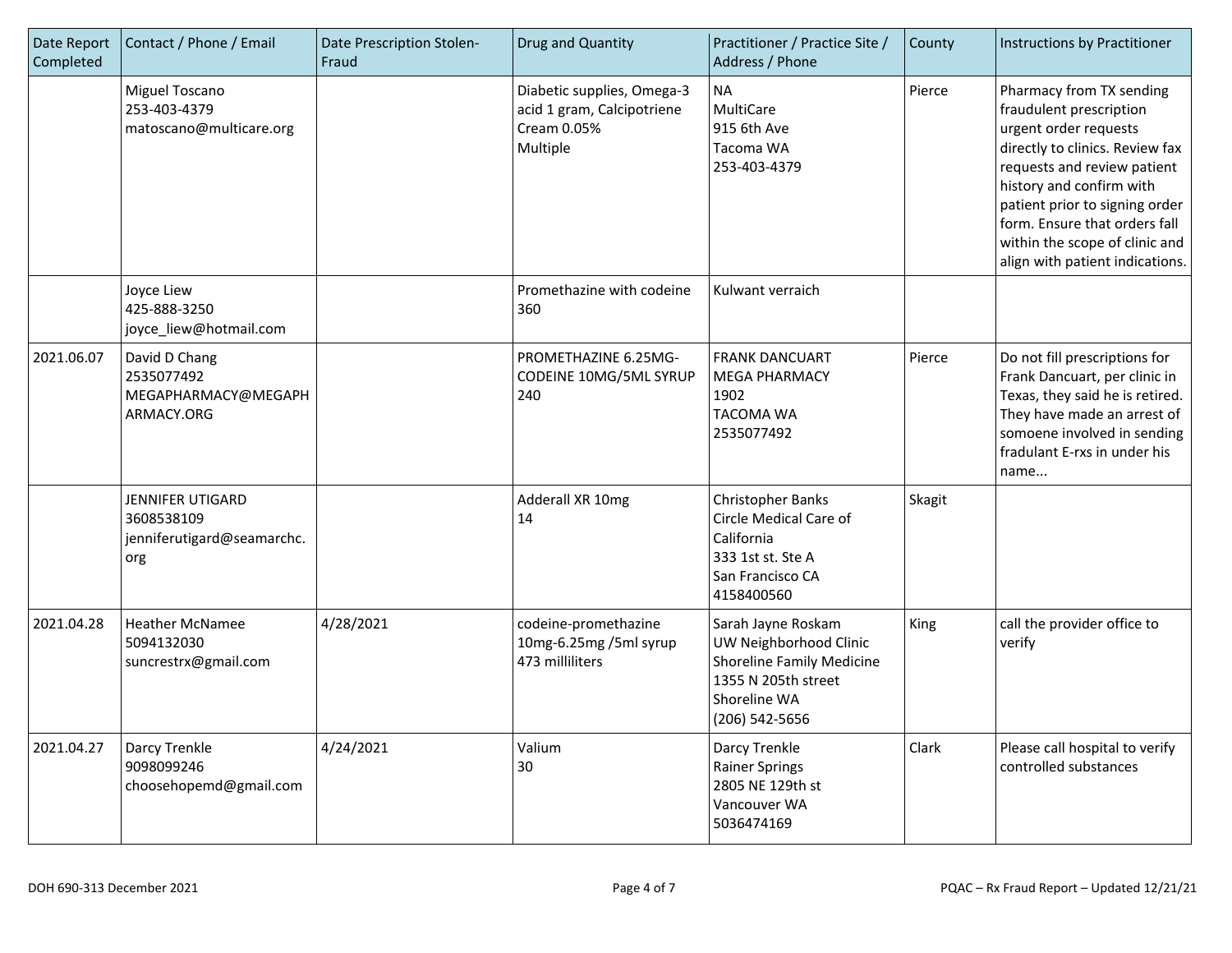| Date Report<br>Completed | Contact / Phone / Email                                                                | Date Prescription Stolen-<br>Fraud | Drug and Quantity                                | Practitioner / Practice Site /<br>Address / Phone                                                                             | County | Instructions by Practitioner                                                                                                                                             |
|--------------------------|----------------------------------------------------------------------------------------|------------------------------------|--------------------------------------------------|-------------------------------------------------------------------------------------------------------------------------------|--------|--------------------------------------------------------------------------------------------------------------------------------------------------------------------------|
|                          | David Eskins<br>2533897447<br>Ynkeeblood9@gmail.com                                    |                                    | Xanax<br>N/A                                     | Shakira Bell                                                                                                                  |        |                                                                                                                                                                          |
|                          | <b>Brandy Seignemartin</b><br>4257882644<br>duvallfamilydrugs@gmail.com                |                                    | promethazine and codeine<br>6.25/10<br>360 ML    | Megan Debell                                                                                                                  |        |                                                                                                                                                                          |
| 2021.04.01               | Megan DeBell, MD<br>2067348370<br>megan@shinefunctionalmedi<br>cine.com                | 4/1/2021                           | Phenergan with Codeine<br>12 oz                  | Megan DeBell, MD<br><b>Shine Functional Medicine</b><br>1700 7th Ave., Ste 116, PMB<br>300<br>Seattle WA<br>2067348370        | King   | Call the provider to verify,<br>send copy of fraudulent<br>prescription to DEA                                                                                           |
| 2021.04.01               | Amanda Popek<br>4254867711<br>amanda@ostroms.com                                       | 4/1/2021                           | codeine-promethazine<br>10mg-6.25mg/5mL<br>12 oz | Megan Debell<br>Shine Functional Medicine,<br><b>LLC</b><br>1633 Bellevue Ave Suite A<br>Seattle WA<br>2067348370             | King   | Per provider, 4 additional<br>pharmacies have contacted<br>her regarding these fraudulent<br>Rx's. Monitor closely for<br>discrepant fax numbers and<br>dual signatures. |
| 2021.03.29               | Kristen Butterfield / Practice<br>Administrator<br>2063426048<br>kbutterfield@eanw.net | unknown                            | Unknown<br>Unknown                               | John Timothy Heffernan, MD<br>Eye Associates Northwest, PC<br>1101 Madison Street, Suite<br>600<br>Seattle WA<br>206-215-2020 | King   | Call the provider to verify.<br>We are opening a case with<br>law enforcement, but do not<br>have a case number yet.                                                     |
|                          | Marianne Montler<br>4254425948<br>mmontler@hotmail.com                                 |                                    | Lorazepam.5<br>30                                | Dr buckler                                                                                                                    |        |                                                                                                                                                                          |
| 2021.03.08               | <b>Brian Beach</b><br>2064419174<br>bbeach@kelley-ross.com                             |                                    | alprazolam 2mg<br>90                             | Anita Zargar<br>Anita Zargar<br>1512 Broadway<br>Seattle WA<br>2063234000                                                     | King   | sent via free fax service with<br>patient calling immediately<br>requesting cash price                                                                                   |
| 2021.02.26               | Rachel Gibbons<br>2062236877<br>rachel.gibbons@virginiamaso<br>n.org                   |                                    | promethazine-codeine 1-2tsp<br>240ml             | Sonja Maddox, MD<br>Pacific Medical Center<br>601 South Carr Rd ste 100<br>Renton WA<br>4252273700                            | King   | call the provider to verify                                                                                                                                              |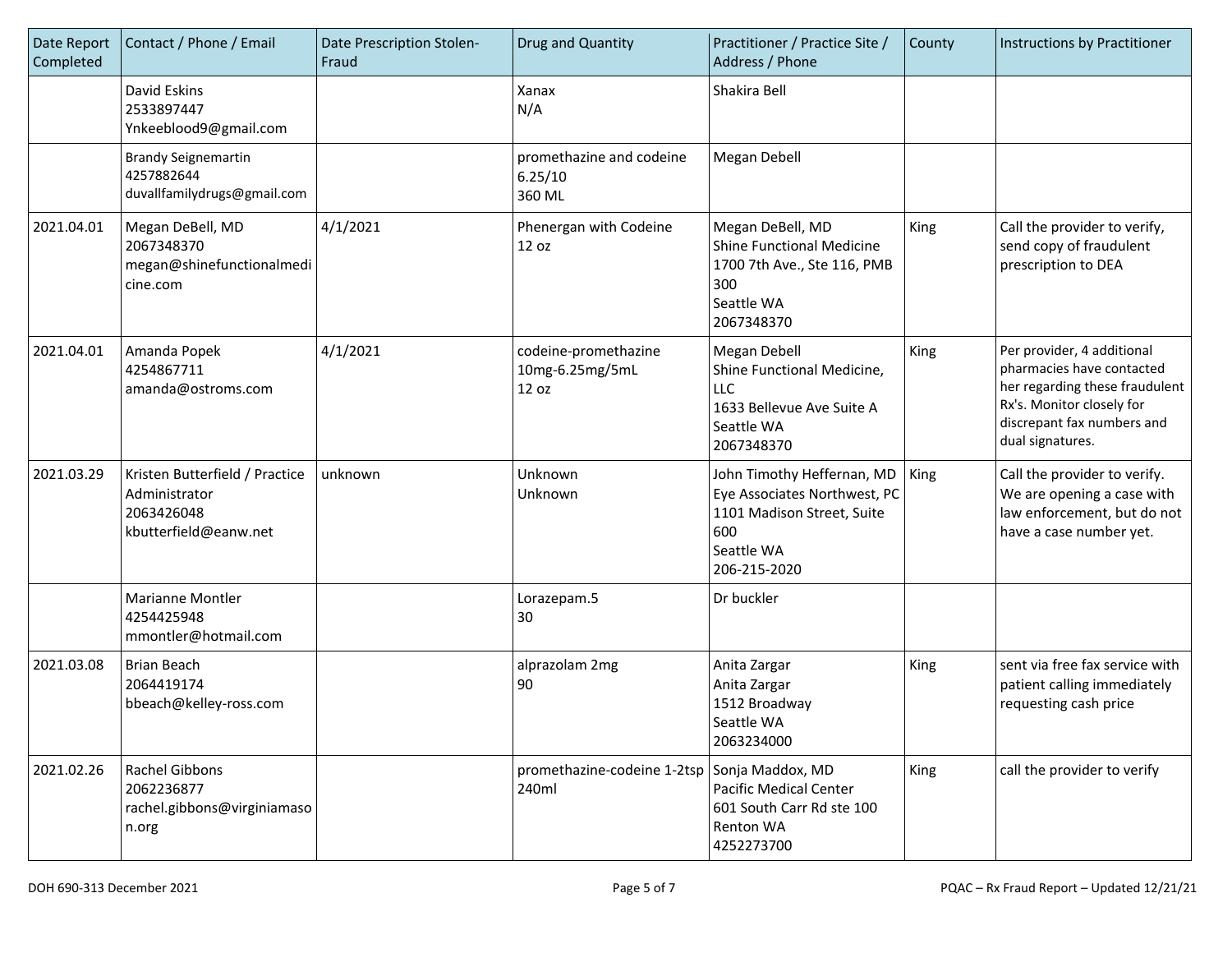| Date Report<br>Completed | Contact / Phone / Email                                                    | Date Prescription Stolen-<br>Fraud | Drug and Quantity                                                     | Practitioner / Practice Site /<br>Address / Phone                                                                              | County   | Instructions by Practitioner                                                                                                                                              |
|--------------------------|----------------------------------------------------------------------------|------------------------------------|-----------------------------------------------------------------------|--------------------------------------------------------------------------------------------------------------------------------|----------|---------------------------------------------------------------------------------------------------------------------------------------------------------------------------|
| 2021.02.23               | <b>Richard Holley</b><br>253-770-3408<br>sunrise@kirkspharmacy.com         | 2/23/2021                          | Promethazine with Codeine<br>6.25-10mg/ml<br>473ml                    | <b>Neal B Wanner</b><br>All Seasons Dental Care<br>120 State Ave N<br>Kent WA<br>253-218-1728                                  | King     | Call the provider to verify<br>and call the police                                                                                                                        |
| 2021.02.21               | Susan<br>2538466260<br>susan.yoon@wsu.edu                                  | 2/21/2021                          | promethazine/codeine<br>6.25/10<br>473 ml                             | Alexandra Argento-Berrio<br>Swedish family medicine<br>1401 madison st<br>seattle WA<br>2063866054                             | King     |                                                                                                                                                                           |
| 2021.02.12               | Susie Bottjer<br>253-310-7540<br>Susie.c.bottjer@kp.org                    | Feb 8 2001                         | Alprazolam 2mg<br>90                                                  | Zaid Aljuboori<br>Olympia Family and Internal<br>Medicine<br>3920 Capital Mall Dr SW Unit<br>200<br>Olympia WA<br>360-596-4899 | Thurston | Call the provider to verify<br>prescriptions written for #90<br>Alprazolam 2mg                                                                                            |
| 2021.02.05               | <b>Austin Blakeslee</b><br>3602132236<br>austinb@hi-<br>schoolpharmacy.com | 2/5/2021                           | Prometh w/ Codeine syrup<br>120ml                                     | <b>Richard Hoffner</b><br><b>Wind River Pharmacy</b><br>280 2nd Street<br>Stevenson WA<br>5094275480                           | Skamania | Confirmed with prescriber<br>who is on vacation currently,<br>the prescription is not valid.<br>Prescriber's name is Richard<br>Hoffner, an ER doctor from<br>California. |
|                          | Kathleen Rollins<br>4103023365<br>kay.roll@aol.com                         |                                    | Estradiol 1.0 mg /<br>Norethindrone .5 mg<br>12 Qty. of 28 tab packs  | Kathleen Rollins                                                                                                               |          |                                                                                                                                                                           |
| 2021.01.26               | <b>Elaine Huang</b><br>206-744-3377<br>huangy@uw.edu                       | 1/22/2021                          | Codeine-promethazine<br>10mg-6.25mg/5mL 10mL Q4<br>hours PRN<br>240mL | Sanjay Bhananker<br><b>Harborview Medical</b><br>Center/UW Medicine<br>325 9th Ave<br>Seattle WA<br>206-744-1500               | King     | Call the Pioneer Square Clinic<br>phone number listed at the<br>top of the prescription pad<br>(206-744-1500) to verify the<br>prescription.                              |